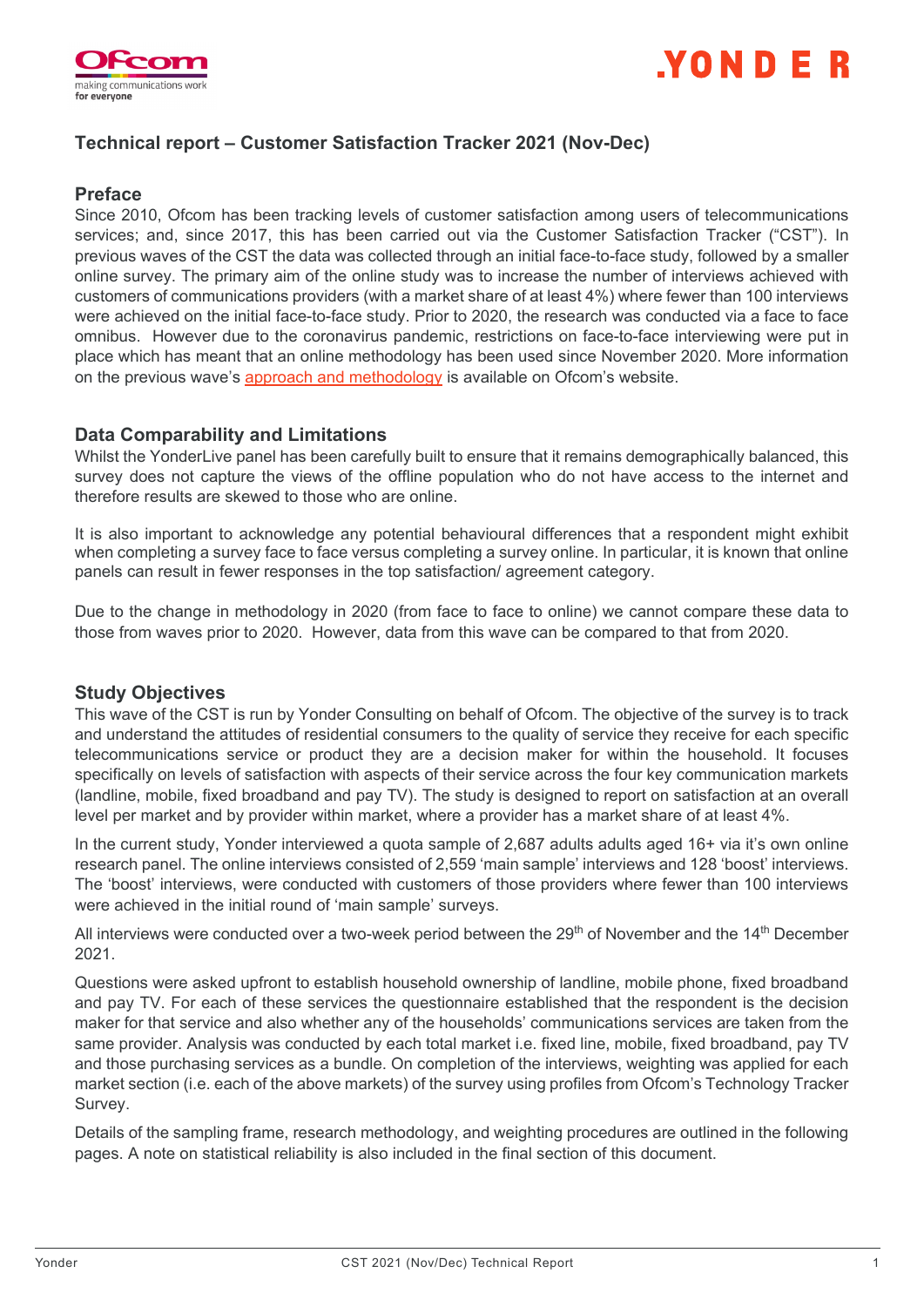



# **Sample Design**

### **Quotas**

Nationally representrative quotas were used in the current study to closely represent the UK population. Quotas were set using 2019 PAMCO data for Great Britain and Northern Ireland. PAMCO 2019 was also used to inform weighting – more information on this is provided in the weighting section of this document.

- Age (16-24, 25-34, 35-44, 45-54, 55-64, 65+)
- Socio-economic grade (SEG)
- Gender

#### **Fieldwork**

An online survey was conducted using Yonder's online panel (YonderLive) to reach adults aged 16+. [YonderLive](https://yonderdatasolutions.com/online-data-collection/) is made up of 150,000 members across the UK. For the 'main sample' online interviews with interlocking quotas were set to be broadly representative of UK internet users based on gender within age bands; with further quotas set based on household socio-economic group and nation. For the 'boost' interviews no specific quotas were set. The criteria for inclusion for these 'boost' interviews was being a customer of any service provider, typically from one of the smaller communications providers, where fewer than 100 interviews had been conducted in the initial 'main sample' survey's. These providers were:

- Landline: EE
- Broadband: EE, Vodafone
- Pay TV: TalkTalk

## **Weighting**

The data from the 'main sample' and 'boost' online surveys has been combined and weighted in total. The weighting plan is to weight to targets by age, gender, and SEG to a nationally representative scheme of the UK population. Any discrepancy between the final achieved sample and the known offline profile of the UK was adjusted by RIM<sup>1</sup> weighting, using the known demographic profile of the population. The current study used PAMCO 2019 to weight these demographics – this is a widely used population data source employed by many research agencies to provide more up-to-date demographic proportions of the UK population than the 2011 census. Market share data was also used to weight services used by market (i.e. Landline, Mobile, Fixed broadband, and Pay TV) and by communication providers-with 4% or more market share. All other communication provides with a market share of less than 4% or that were spontaneously mentioned by participants were combined to create an "other communication providers" variable per market.

The overall weighting was extremely efficient with the relationship between effective and unweighted samples at 76% for all four services.

1 Random Iterative Method. RIM weighting is a form of survey weighing to accurately showcase demographics among a population or customer base. RIM weighting allows each variable and question to be weighed as an individual entity to assure each data point and demographic is accurately represented. Rim weighting is used when there are a number of weighting variables but the inter-relationship between them is not know. It tries to change the weights of each weighting variable as little as possible while interpolating these relationships.

# **Guide to Statistical Reliability**

The variation between the sample results and the "true" values (the findings that would have been obtained if every telecoms customer had been interviewed) can be predicted from the sample sizes on which the results are based, and on the number of times that a particular answer is given. The confidence with which